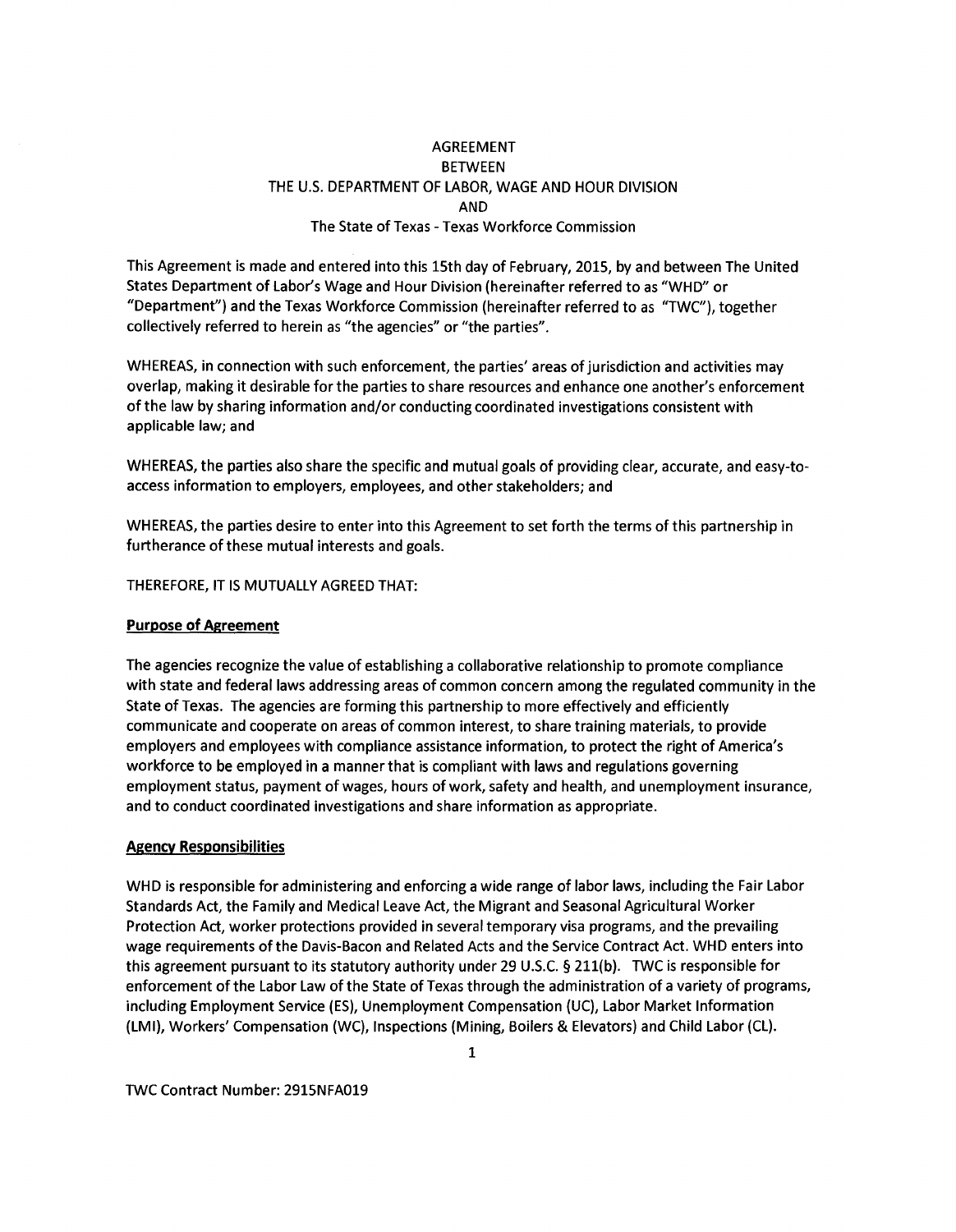Nothing in this agreement should be read to limit the parties' enforcement of these and other laws. **Contacts** 

- 1. The parties will designate a Point of Contact responsible for coordinating the partnership activities. Information regarding the contact person, including name, title, address, phone and email address, will be shared between the parties at the time of execution of the agreement and at the time that the identity of the contact person changes. The parties will also designate a representative to meet the first of each month either in person, by teleconference, or other electronic means with their counterpart in the other agency to review areas of common legal interest and the terms and conditions of the partnership.
- 2. The Points of Contact will designate local contacts so that partnership activities as described herein may take place between district offices. Each point of contact will provide to the other, a listing of local contacts' name, title, address, phone, email address, and the Texas State counties, which comprise a district office's territory. The Points of Contact will monitor partnership activities, maintain statistical information on partnership activities and provide criteria for carrying out partnership activities.
- 3. Local contacts will be responsible for coordinating enforcement activities, data sharing, and exchange of information as necessary.

### **Enforcement and Data Sharing**

- 1. Where the parties mutually determine it to be appropriate and allowable under law, the parties may:
	- a. Coordinate investigations and other enforcement activities in the State of Texas to assist each other with enforcement or investigate cases jointly, based on the employer's business operations, in designated priority industries, for areas of mutual concern, or on cases involving overlapping jurisdiction.
	- b. Make referrals to one another of complaints or potential violations of laws over which the other party has jurisdiction or expertise, such as certain worker's compensation and tax violations that fall under the Texas Workforce Commission.
	- c. Accept referrals from one another of complaints or potential violations of laws over which the other party has jurisdiction.
	- d. Provide information regarding settlements or other dispositions of cases to the other party in a mutually agreed upon format so that appropriate follow-up may take place.
	- e. Cooperate and coordinate with one another in criminal investigations subject to overlapping jurisdiction.
	- f. Cooperate to the extent possible in providing testimony to support exchanged information which becomes the subject of administrative or criminal proceedings consistent with the Exchange of Information Section of this Agreement.
	- g. Notify each other of any requests for information affecting shared data under Freedom of Information laws so that the parties may affect shared data consistent with Exchange of Information Section of this Agreement.
	- h. WHD will send any information, data, and materials subject to this agreement to the TWC at the following address: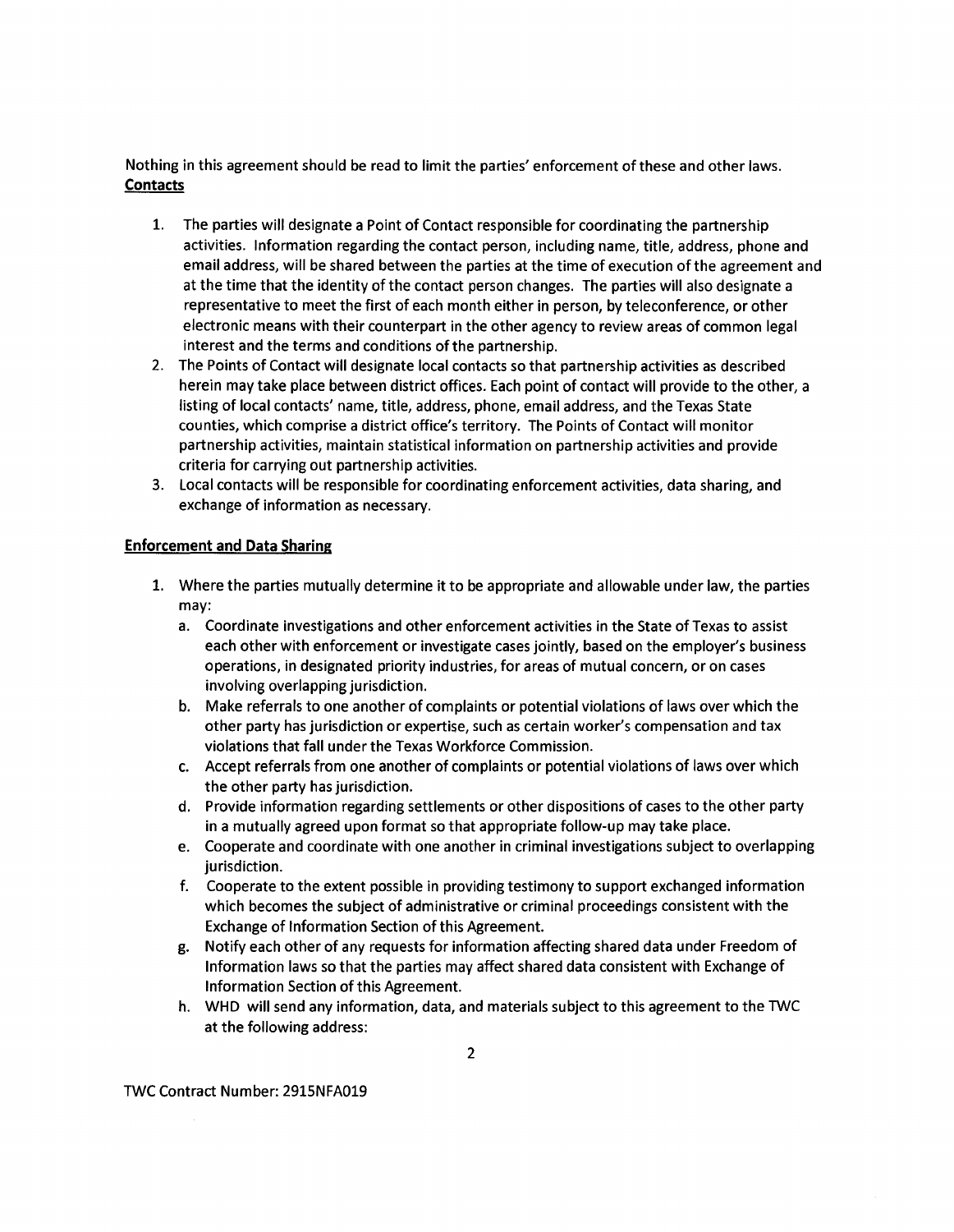Texas Workforce Commission 101 E. 15<sup>th</sup> Street Austin, Texas 78778-0001

## **Effect of Agreement**

- 1. This agreement does not authorize the expenditure or reimbursement of any funds. Nothing in this agreement obligates the parties to expend appropriations or enter into any contract or other agreement containing financial obligations. Nothing contained in this agreement shall constitute a debt owed by the State of Texas.
- 2. By entering into this partnership, the agencies do not imply an endorsement or promotion by either party of the policies, programs, or services of the other. Nothing in this agreement is intended to diminish or otherwise affect the authority of either agency to implement its respective statutory or regulatory functions.
- 3. This agreement contains all the terms and conditions agreed upon between the parties concerning the subject matter of the agreement. No other understandings, oral or otherwise, regarding the subject matter of this agreement shall be deemed to exist or be binding upon the parties. This agreement is not intended to confer any right upon any private person or other third party.
- 4. Nothing in this agreement will be interpreted as limiting, superseding, or otherwise affecting the parties' normal operations. This agreement also does not limit or restrict the parties from participating in similar activities or arrangements with other entities.
- 5. This agreement will be executed in full compliance with the Privacy Act of 1974, and any other applicable federal and Texas state laws.

## **Exchange of Information**

To the extent permitted by law, the parties understand that in order to effectuate the purposes and provisions of this Agreement, it will be necessary, from time to time, to exchange information, some of which may be considered confidential. It is the policy of each of the parties to cooperate with other government agencies to the fullest extent possible under the law, subject to the general limitation that any such cooperation must be consistent with its own statutory obligations and enforcement efforts. It is the view of the parties that an exchange of information in which both entities are proceeding with a common legal interest is to their mutual benefit. The parties to this Agreement recognize the importance of being able to provide information to other law enforcement bodies without waiving the privilege of otherwise protected material or making a public disclosure.

In consideration of these concerns, and subject to any applicable laws and regulations regarding the handling of such information, the parties agree as follows:

- 1. The parties agree to exchange information on laws and regulations of common concern and interest, to the extent practicable and allowable by law and policy.
- 2. The contacts will establish a methodology for exchanging investigative leads, complaints, and referrals of possible violations, to the extent practicable and allowable by law and policy.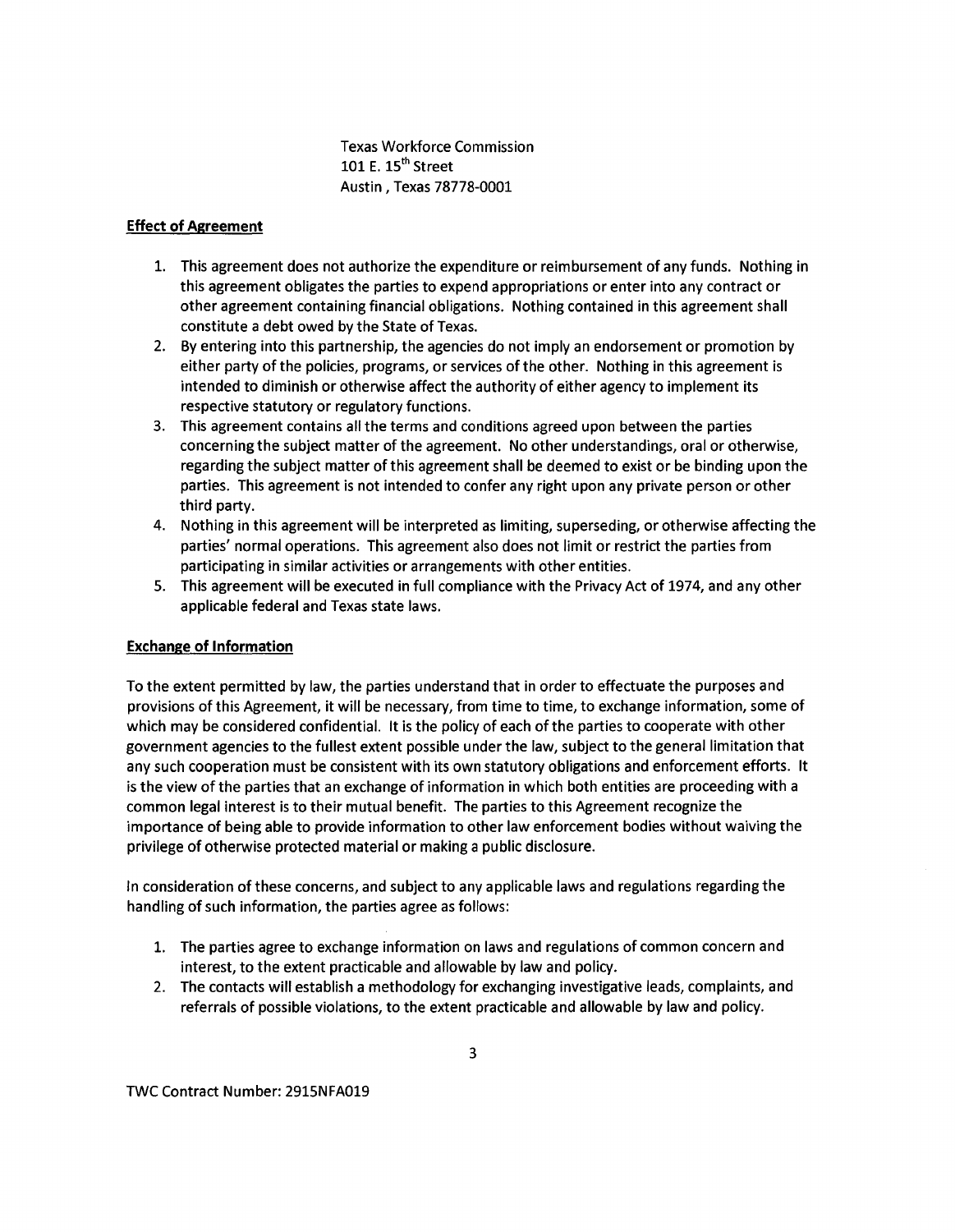- 3. The parties will be available to discuss and provide information to one another on topics of mutual interest, overlapping jurisdiction, or certain areas of expertise, when able.
- 4. The agencies will exchange aggregate statistical information on incidence of violations in specific industries and geographic areas where available, and to the extent practicable and allowable by law and policy.
- 5. Exchange of information to one another pursuant to this agreement is not considered a public disclosure under the Freedom of Information Act, 5 U.S.C. 552, the laws governing the release of public records in the State of Texas or the Texas State Public Officers' Law. The State of Texas Unemployment Compensation Division maintains confidentiality in accordance with 20 CFR Part 603 and §§301.081-301.085 ofthe Texas Labor Code, and there is no public disclosure of information.
- 6. Confidential information means information that may be privileged or otherwise exempt from disclosure to the public or other unauthorized persons under state and federal statutes or law. Confidential information includes: the identity of persons who have given information to the parties in confidence or under circumstances in which confidentiality can be implied; any employee statements in enforcement files that were obtained under these conditions; internal opinions, policy statements, memoranda, and recommendations of federal or state employees, including (but not limited to) any records that would otherwise not be subject to disclosure under law as non-final, intra- or inter-agency documents; information or records covered by the attorney-client privilege and the attorney-work-product privilege; personal information on living persons; individually identifiable health information; and confidential business information and trade secrets.
- 7. Confidential Unemployment Compensation (UC) information, as defined in 20 CFR 603.2(b), means any unemployment compensation information, as defined in 20 CFR 603.2(j), required to be kept confidential under 20 CFR 603 or its successor law or regulation.
- 8. When confidential information is exchanged, it shall be used and accessed only for the limited purposes of carrying out activities pursuant to this agreement as described herein. The information shall not be duplicated or re-disclosed without the consent or authority of the agency providing the information (hereinafter the "donor agency") or a court order.
- 9. In addition to the requirements above, Confidential Unemployment Compensation information may be exchanged only subject to the confidentiality requirements of 20 CFR Part 603 , and §§301.081-301.085 of the Texas Labor Code.
- 10. The parties will notify one another, through the agency point of contact identified in this agreement, upon commencement of litigation, a hearing, or other proceeding that may involve the release, through subpoena, introduction of written evidence, or testimony, of information exchanged under this agreement.
- 11. For information security purposes, information (including paper-based documents and electronic information such as emails and CDs) exchanged pursuant to this Agreement remains the responsibility of the donor agency while in transit. The agencies agree to establish a communication protocol for notifying each agency's designated contact person when information is sent to or received from that agency, including information on the form of the transfer and the media type and quantity (when appropriate). An agency expecting to receive information will notify the donor agency if the information is not received as of the next business date following the agreed upon delivery date. Confidential data will be destroyed no later than thirty (30) days after its use and may be transmitted via secure FTP. Use includes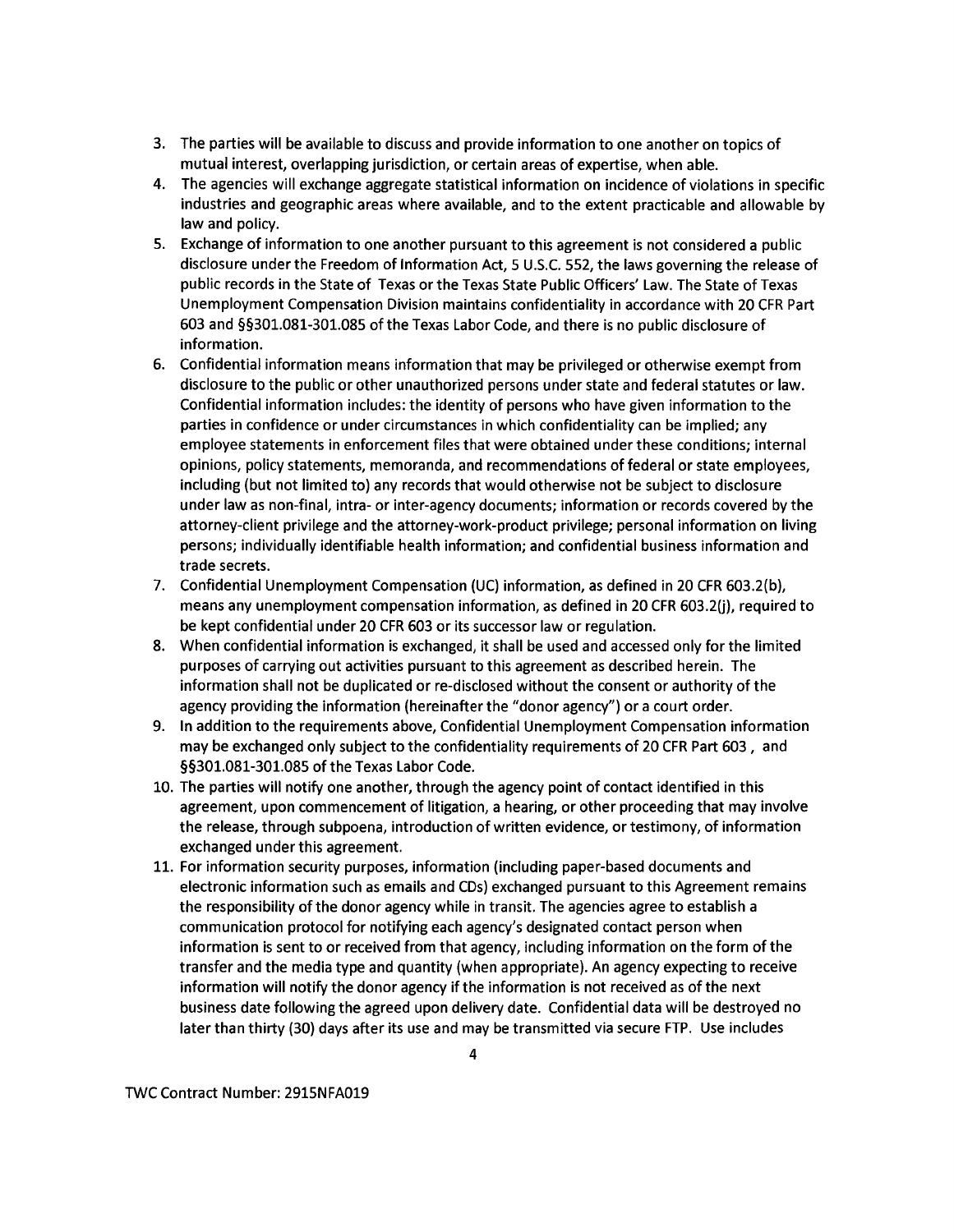the time period required for compliance with state or federal records retention periods. Confidential data will not be electronically mailed, unless encrypted using approved encryption standards.

- 12. For information security purposes, after an agency receives information from the donor agency, the donor agency retains no responsibility for any security incidents, inadvertent disclosure, or the physical and information technology safeguards in place for protecting that information by the agency that received it. However, in the event that the agency receiving the information experiences a security incident or disaster that results in the suspected or confirmed inadvertent disclosure of the data exchanged pursuant to this Agreement, the agency experiencing the incident or disaster will send formal written electronic notification to the donor agency's designated contact person immediately after detection of the incident or disaster. The written electronic notification will describe the security incident or disaster in detail including what data exchanged pursuant to this Agreement may have been inadvertently disclosed.
- 13. The U.S. Department of Labor agrees to make referrals to the Texas Workforce Commission regarding alleged violations where there are misclassifications of independent contractors, and any other relevant information that may be needed.

### **Dissemination of Factual Information**

- 1. The agencies agree to jointly disseminate outreach materials to the regulated community when appropriate. Any such dissemination may not be undertaken without prior notice of each party.
- 2. All public materials bearing the United States Department of Labor ("DOL") or WHO name, logo, or seal must be approved in advance by DOL. All public materials bearing the TWC name, logo, or seal must be approved in advance by TWC. Any such materials that include the opinions, results, findings and/or interpretations of data arising from the results of activities carried out under the Agreement shall state that they are the responsibility of the party carrying out the activity and do not necessarily represent the opinions, interpretation, or policy of the other partner. Any such materials shall acknowledge the support of TWC, the State of Texas, the United States Department of Labor, WHO and, if funded with other federal funds, the applicable federal funding agency.

### **Resolution of Disagreements**

Disputes arising under this Agreement will be resolved informally by discussions between appropriate Agency officials and staff upon request for such discussion made between the agency Points of Contact.

### **Period of Agreement**

This agreement becomes effective upon the signing of both parties, and will expire 3 years from the effective date. This agreement may be modified in writing by mutual consent of both agencies. The